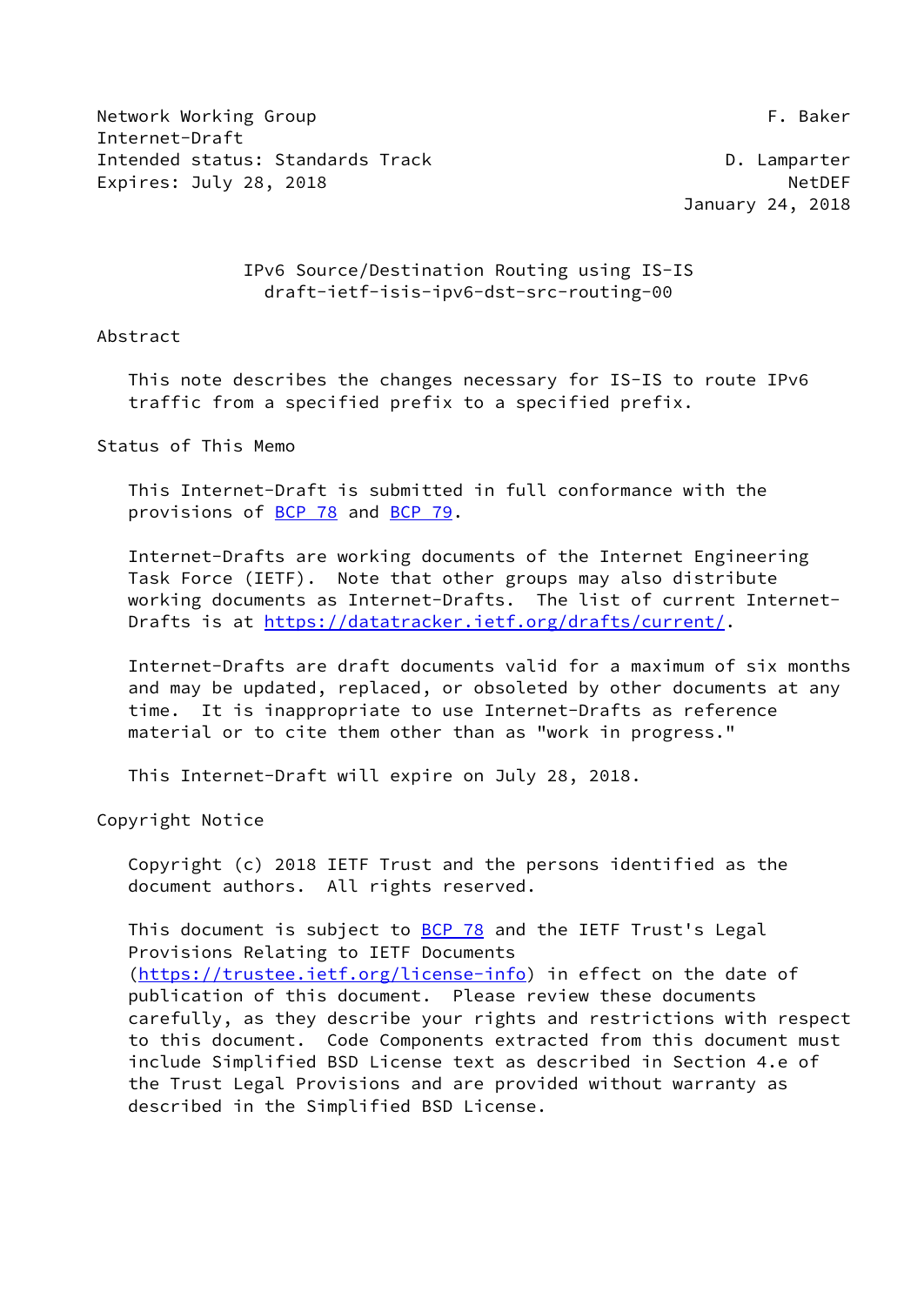# <span id="page-1-1"></span>Internet-Draft IS-IS Source/Destination Routing January 2018

## Table of Contents

|                                                                      | $\overline{2}$  |
|----------------------------------------------------------------------|-----------------|
| 1.1.                                                                 | $\overline{3}$  |
|                                                                      | $\overline{3}$  |
| 2.1.                                                                 | $\overline{4}$  |
| $2.2.$ Dealing with ambiguity                                        | $\overline{4}$  |
| Multi-topology Routing<br>2.3.                                       | $\overline{5}$  |
| Migration and partial deployments<br>2.4.                            | 6               |
| $\frac{3}{2}$ . Protocol encoding for IPv6 Source Prefix information | $\overline{1}$  |
| 3.1. Source Prefix sub-TLV                                           | $\underline{8}$ |
| 4.                                                                   | 8               |
| 5.                                                                   | $\overline{9}$  |
| 6.                                                                   | 9               |
| 7.                                                                   | $\overline{9}$  |
| 8.                                                                   | 9               |
| Normative References<br>8.1.                                         | 9               |
| Informative References<br>8.2.                                       | 10              |
| Appendix A. Correctness considerations                               | 10              |
|                                                                      | 11              |
|                                                                      | 12              |
|                                                                      |                 |

## <span id="page-1-0"></span>[1](#page-1-0). Introduction

 This specification defines how to exchange destination/source routing [\[I-D.ietf-rtgwg-dst-src-routing](#page-9-6)] information in IS-IS for IPv6 [\[RFC5308](https://datatracker.ietf.org/doc/pdf/rfc5308)][IS-IS] routing environments. To this extent, a new sub-TLV for an IPv6 [\[RFC8200](https://datatracker.ietf.org/doc/pdf/rfc8200)] Source Prefix is added, and Multi Topology Routing [\[RFC5120](https://datatracker.ietf.org/doc/pdf/rfc5120)] is employed to address compatibility and isolation concerns.

 The router MUST implement the Destination/Source Routing mechanism described in [\[I-D.ietf-rtgwg-dst-src-routing](#page-9-6)]. This implies not simply routing "to a destination", but routing "to that destination AND from a specified source". The obvious application is egress routing, as required for a multihomed entity with a provider allocated prefix from each of several upstream networks. Traffic within the network could be source/destination routed as well, or could be implicitly or explicitly routed from "any prefix", ::/0. Other use cases are described in

[\[I-D.baker-rtgwg-src-dst-routing-use-cases](#page-10-3)]. If a FIB contains a route to a given destination from one or more prefixes not including ::/0, and a given packet destined there that has a source address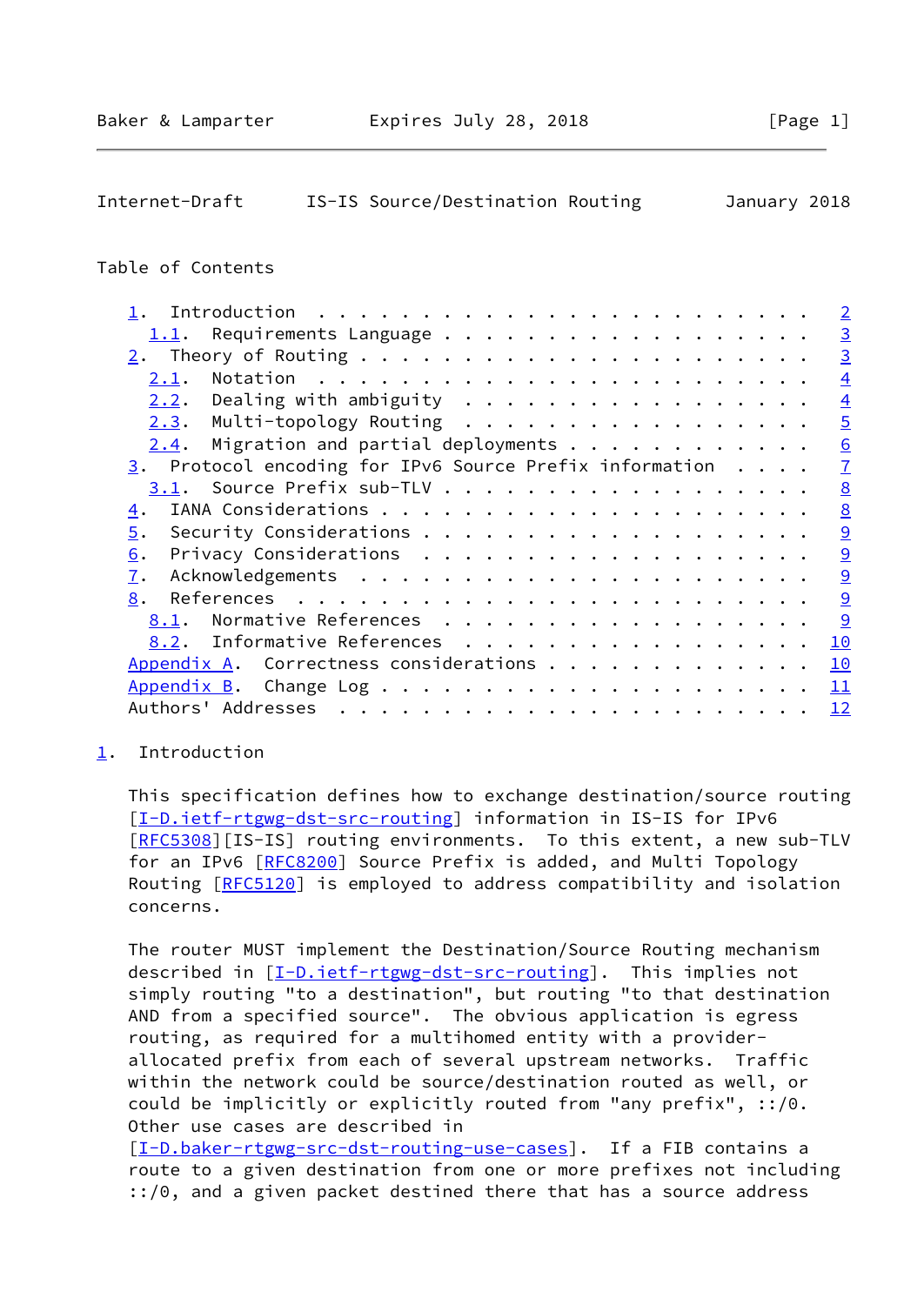that is in none of them, the packet in effect has no route, just as if the destination itself were not in the route table.

| Baker & Lamparter | Expires July 28, 2018 | [Page 2] |
|-------------------|-----------------------|----------|
|-------------------|-----------------------|----------|

<span id="page-2-1"></span>Internet-Draft IS-IS Source/Destination Routing January 2018

#### <span id="page-2-0"></span>[1.1](#page-2-0). Requirements Language

 The key words "MUST", "MUST NOT", "REQUIRED", "SHALL", "SHALL NOT", "SHOULD", "SHOULD NOT", "RECOMMENDED", "MAY", and "OPTIONAL" in this document are to be interpreted as described in [\[RFC2119](https://datatracker.ietf.org/doc/pdf/rfc2119)].

#### <span id="page-2-2"></span>[2](#page-2-2). Theory of Routing

 Both IS-IS and OSPF perform their calculations by building a lattice of routers and links from the router performing the calculation to each router, and then use routes (sequences in the lattice) to get to destinations that those routes advertise connectivity to. Following the SPF algorithm, calculation starts by selecting a starting point (typically the router doing the calculation), and successively adding {link, router} pairs until one has calculated a route to every router in the network. As each router is added, including the original router, destinations that it is directly connected to are turned into routes in the route table: "to get to 2001:db8::/32, route traffic to {interface, list of next hop routers}". For immediate neighbors to the originating router, of course, there is no next hop router; traffic is handled locally.

 In this context, the route is qualified by a source prefix; It is installed into the FIB with the destination prefix, and the FIB applies the route if and only if the IPv6 source address also matches the advertised prefix. Of course, there may be multiple LSPs in the RIB with the same destination and differing source prefixes; these may also have the same or differing next hop lists. The intended forwarding action is to forward matching traffic to one of the next hop routers associated with this destination and source prefix, or to discard non-matching traffic as "destination unreachable".

 TLVs that lack a source prefix sub-TLV match any source address (i.e., the source prefix TLV defaults to  $::/0)$ , by definition.

To ensure that routers without support for Destination/Source routing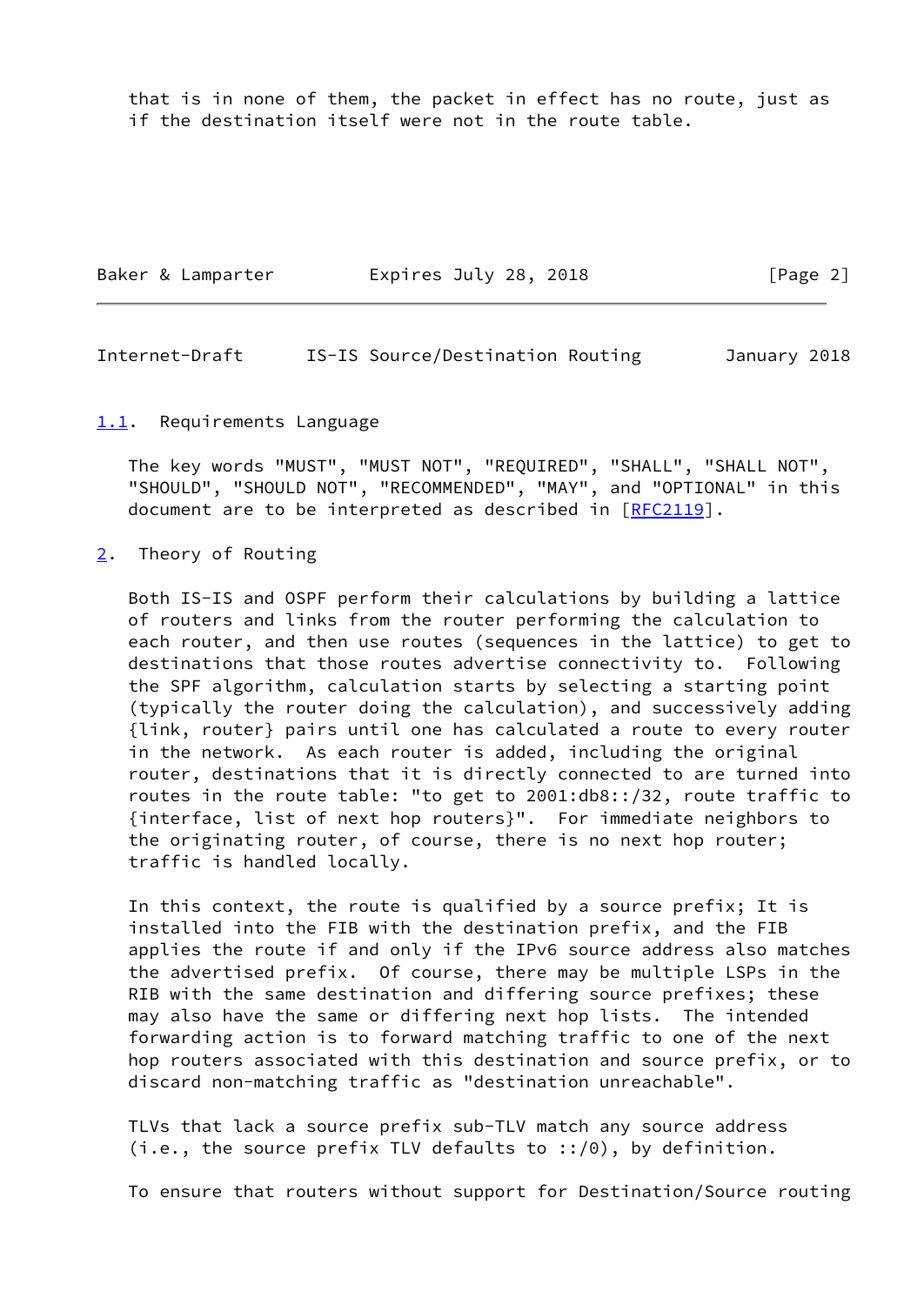are excluded from path calculation for routes with a non-default source prefix, a separate MTID is used to carry Destination/Source routes. A router MUST NOT participate in a topology with such an MTID unless it implements Destination/Source routing.

 There is a distinct Destination/Source Routing MTID for each of the underlying base MT topologies the information applies to. The set of routes propagated towards the forwarding plane is the union of the information in the base topology and the D/S Routing MTID. Incoming connectivity information with a default or non-present source prefix is advertised in the base topology, routes with non-default source prefix are advertised in the D/S Routing MTID.

| Expires July 28, 2018<br>[Page 3]<br>Baker & Lamparter |  |
|--------------------------------------------------------|--|
|--------------------------------------------------------|--|

<span id="page-3-1"></span>Internet-Draft IS-IS Source/Destination Routing January 2018

### <span id="page-3-0"></span>[2.1](#page-3-0). Notation

 For the purposes of this document, a route from the prefix A to the prefix B (in other words, whose source prefix is A and whose destination prefix is B) is expressed as A->B. A packet with the source address A and the destination address B is similarly described as A->B.

#### <span id="page-3-2"></span>[2.2](#page-3-2). Dealing with ambiguity

 In any routing protocol, there is the possibility of ambiguity. For example, one router might advertise a fairly general prefix - a default route, a discard prefix (which consumes all traffic that is not directed to an instantiated subnet), or simply an aggregated prefix while another router advertises a more specific one. In source/destination routing, potentially ambiguous cases include cases in which the link state database contains two routes A->B' and A'->B, in which A' is a more specific prefix within the prefix A and B' is a more specific prefix within the prefix B. Traditionally, we have dealt with ambiguous destination routes using a "longest match first" rule. If the same datagram matches more than one destination prefix advertised within an area, we follow the route with the longest matching prefix.

 With source/destination routes, as noted in [\[I-D.baker-rtgwg-src-dst-routing-use-cases](#page-10-3)], we follow a similar but slightly different rule; the FIB lookup MUST yield the route with the longest matching destination prefix that also matches the source prefix constraint. In the event of a tie on the destination prefix,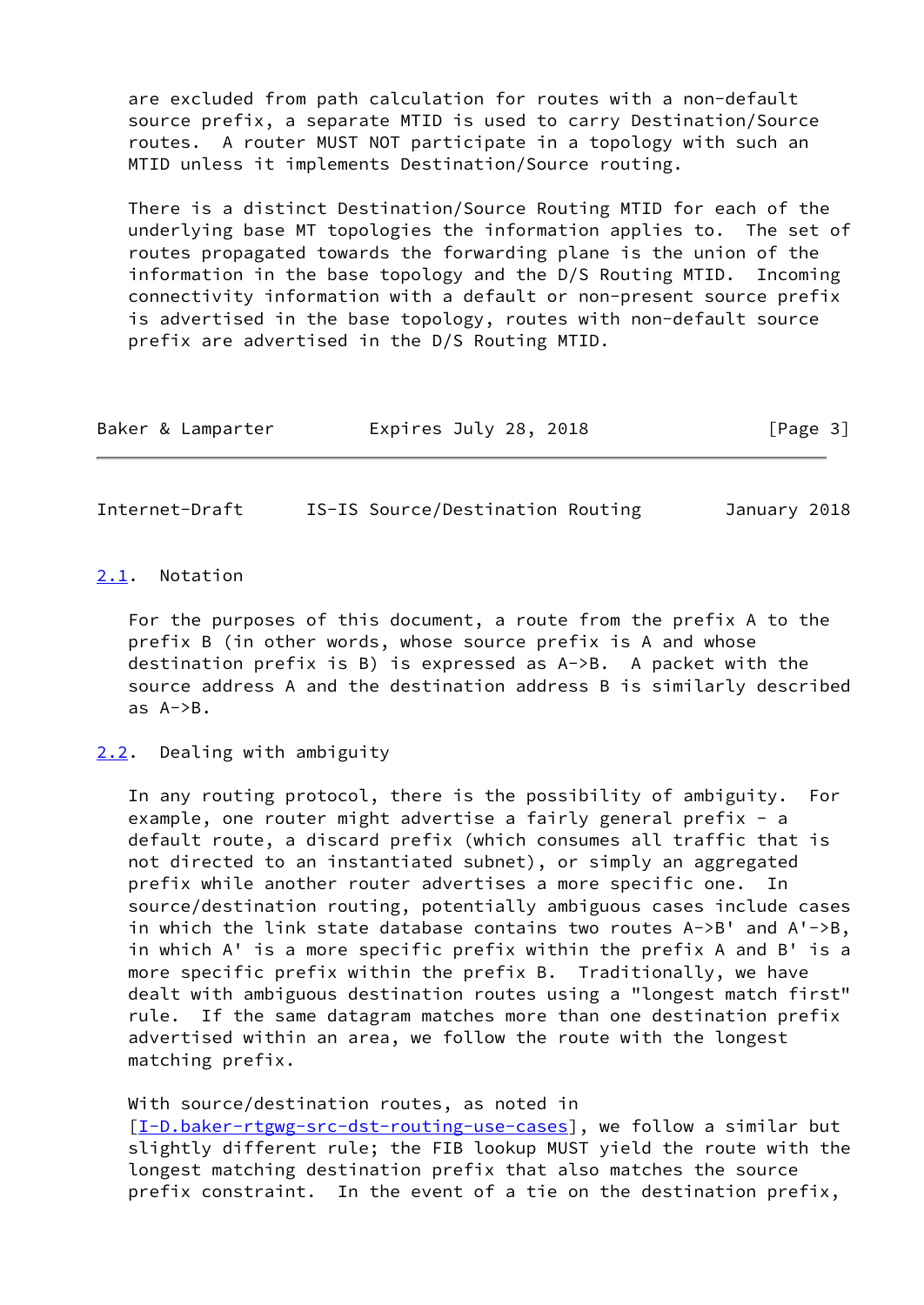it MUST also match the longest matching source prefix among those options.

An example of the issue is this. Suppose we have two routes:

1. 2001:db8:1::/48 -> 2001:db8:3:3::/64

2. 2001:db8:2::/48 -> 2001:db8:3::/48

and a packet

2001:db8:2::1 -> 2001:db8:3:3::1

 If we require the algorithm to follow the longest destination match without regard to the source, the destination address matches 2001:db8:3:3::/64 (the first route), and the source address doesn't match the constraint of the first route; we therefore have no route. The FIB algorithm, in this example, must therefore match the second

| Expires July 28, 2018<br>Baker & Lamparter | [Page 4] |
|--------------------------------------------|----------|
|--------------------------------------------|----------|

<span id="page-4-1"></span>Internet-Draft IS-IS Source/Destination Routing January 2018

 route, even though it is not the longest destination match, because it also matches the source address.

<span id="page-4-0"></span>[2.3](#page-4-0). Multi-topology Routing

As outlined in **Section 2**, this document specifies the use of separate topologies for Multi Topology Routing [[RFC5120](https://datatracker.ietf.org/doc/pdf/rfc5120)] to carry Destination/ Source routing information. These topologies form pairs with a base topology each as follows:

| base<br>designated usage | base<br>MTID  | D/S<br>MTID |
|--------------------------|---------------|-------------|
| default topology         | 0             | TBD-MT0     |
| IPv4 management          | 1.            | n/a         |
| IPv6 default             | $\mathcal{P}$ | TBD-MT2     |
| IPv4 multicast           | 3             | n/a         |
| IPv6 multicast           |               | n/a         |
| IPv6 management          | 5             | TBD-MT5     |
|                          |               |             |

Figure 1: Destination/Source Routing MTIDs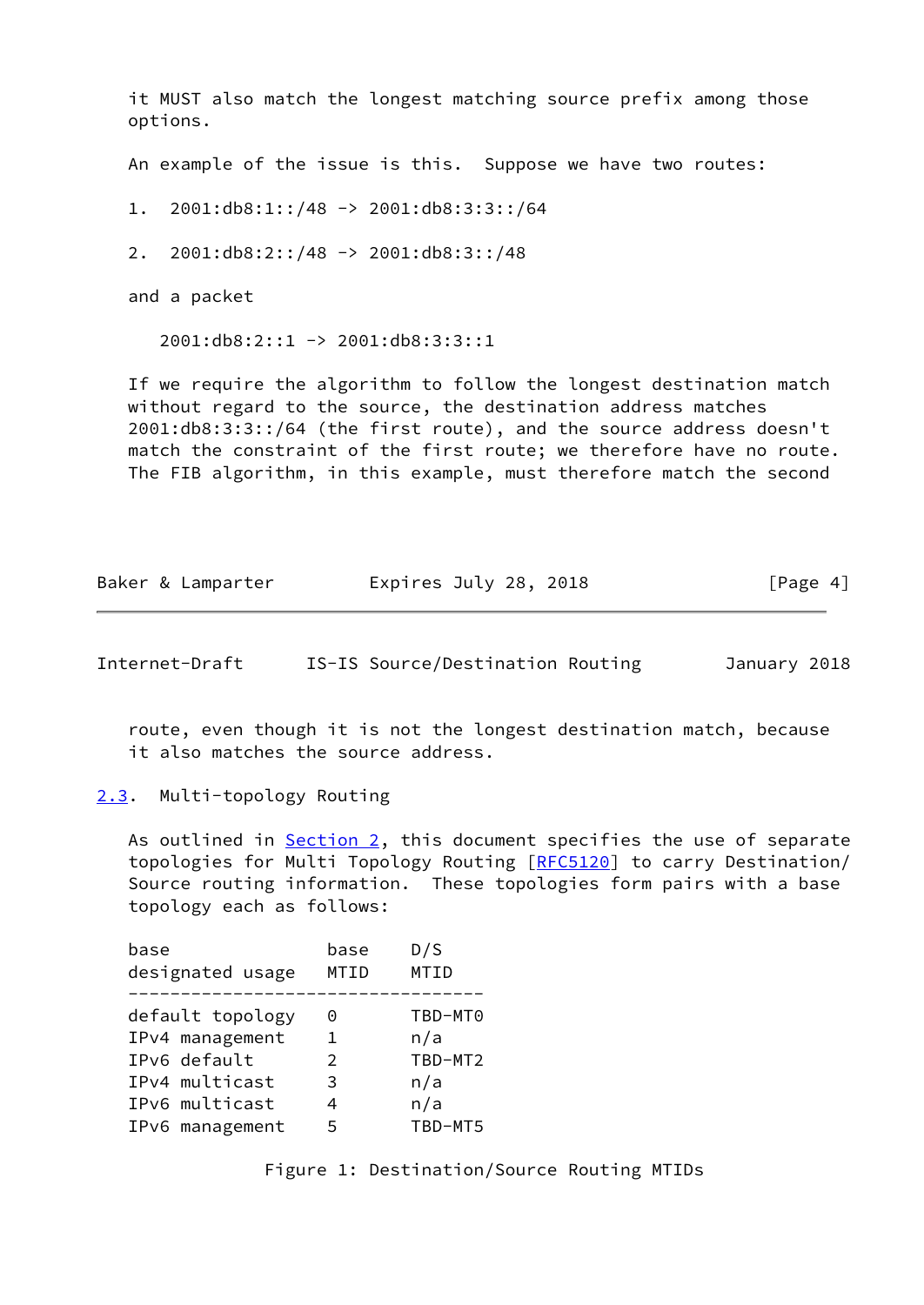The rationale for in-/excluding base MTIDs to provide a D/S MTID for is as follows:

- MTID 0: The base (non-MTR) topology in some installations carries all routing information, including IPv6 reachabilities. In such a setup, the topology with MTID TBD-MT0 is used to carry associated D/S reachabilities.
- MTIDs 1 and 3: Topologies with MTID 1 and 3 carry exclusively IPv4 reachabilities. Thus, no IPv6 D/S topology is created to associate with them.
- MTID 2: The topology with MTID 2 carries IPv6 reachabilities in common M-ISIS setups. (MTID 0 in such cases carries exclusively IPv4 reachability information.) Associated IPv6 D/S reachabilities MUST be carried in MTID TBD-MT2.
- MTID 4: MTID 4, while carrying IPv6 connectivity information, is used for multicast RPF lookups. Since Destination/Source routing is not compatible with multicast RPF lookups, no associated D/S MTID is defined for IS-IS.
- MTID 5: An alternate management/administration topology may carry its routing information in MTID 5. Destination/Source routing is applicable to this and MUST use MTID TBD-MT5 to carry associated reachability TLVs.

| Baker & Lamparter | Expires July 28, 2018 | [Page 5] |
|-------------------|-----------------------|----------|
|-------------------|-----------------------|----------|

<span id="page-5-0"></span>Internet-Draft IS-IS Source/Destination Routing January 2018

 Note that the different topology ID is the sole and only mechanism of both capability detection and backwards compatibility. D/S routing will operate correctly if D/S routing information is put in the same topology as non-D/S information, but adding an IS that does not support D/S routing will then -undetectably- lead to incorrect routing decisions, possibly including loops.

 Therefore, all routers participating in D/S routing MUST implement M-ISIS and participate in the appropriate D/S topology per the table above. Conversely, routers not supporting D/S routing (or not configured to participate) MUST NOT participate in these topologies. Even installations that previously used only MTID 0 (i.e. no M-ISIS) would need to start using M-ISIS on all D/S routers. This results in correct operation in the face of partial deployment of D/S routing.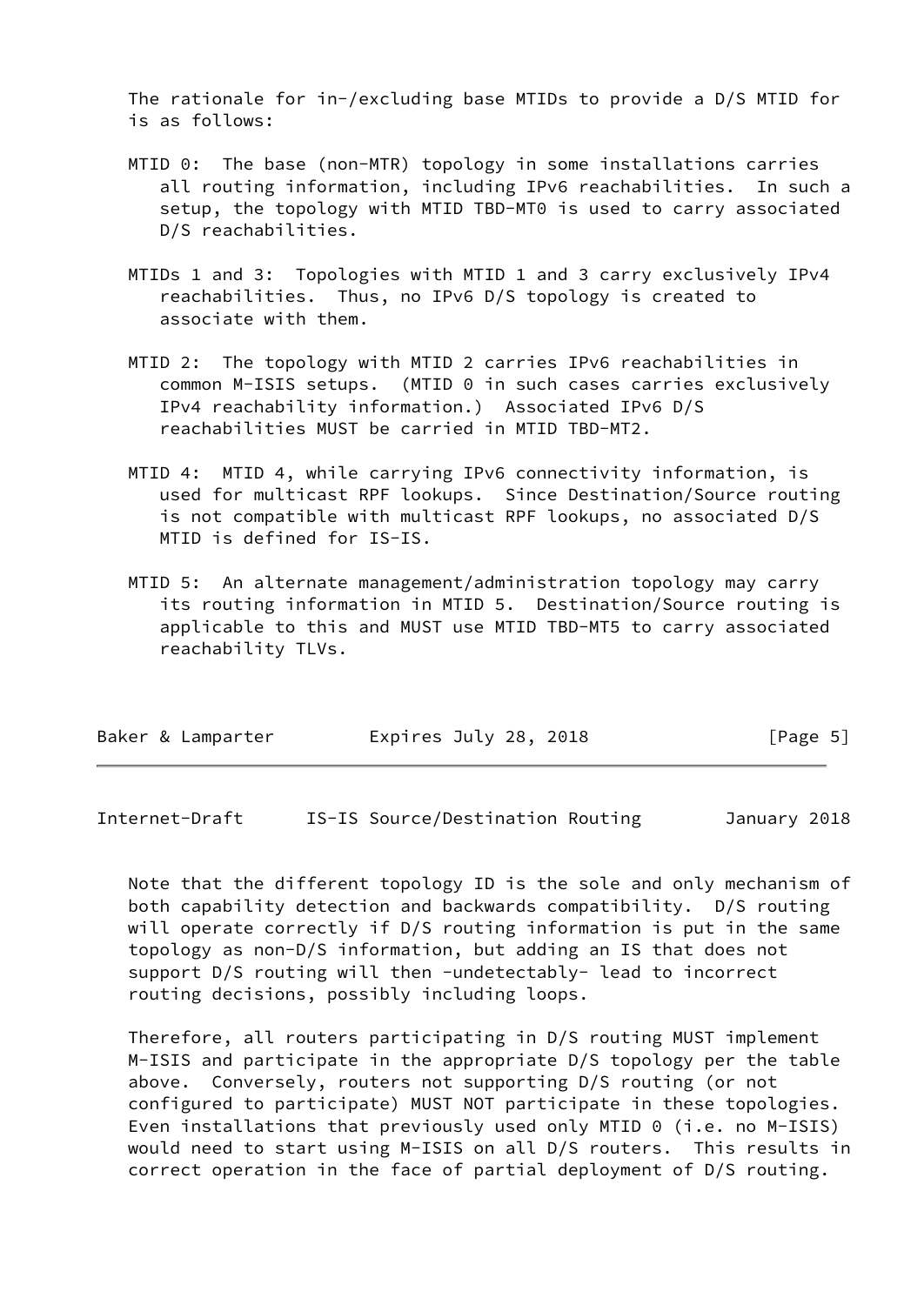Note it is implied by the separate topology that there is a separate SPF calculation for that topology - using only the participants of that topology - and D/S routes use paths according to the result from that calculation. This is an aspect of Multi-topology operation itself, not this document.

 Routers MUST NOT advertise non-D/S routing information using a D/ S-Routing MTID. This includes both reachability information with a source prefix TLV with value ::/0, as well as without a source prefix sub-TLV. On receipt, routers MUST ignore any reachability information in a D/S-Routing MTID that does not have non-default source prefix information.

 To limit complexity, each IPv6 Reachability TLV in a D/S-Routing MTID MUST have exactly one Source Prefix sub-TLV. Routers MUST NOT advertise TLVs with more than one Source Prefix sub-TLV, and MUST ignore any received TLV with more than one Source Prefix sub-TLV.

 Systems that use topology IDs different than the values reserved by IANA should apply the considerations from this section analogously.

<span id="page-6-0"></span>[2.4](#page-6-0). Migration and partial deployments

 The Multi-topology mechanism described in the previous section introduces a distinct, independently operating topology that covers D/S routers. This easily allows partial and incremental deployments.

 Such deployments then contain one or more D/S "subdomains" of neighboring routers that have D/S routing capability. Since shortest paths for D/S routes are calculated using a separate topology, traffic routed on D/S routes will be forwarded inside such a subdomain until it reaches the router originating the reachability.

| Expires July 28, 2018<br>Baker & Lamparter<br>[Page 6] |  |  |  |  |  |  |  |  |
|--------------------------------------------------------|--|--|--|--|--|--|--|--|
|--------------------------------------------------------|--|--|--|--|--|--|--|--|

<span id="page-6-1"></span>Internet-Draft IS-IS Source/Destination Routing January 2018

 Routers unaware or not participating in D/S routing will in such a case forward traffic according to only non-D/S routes. This can produce 2 distinct outcomes:

 1. Traffic traverses a D/S router, where a more specific D/S route matches (and SPF in the D/S topology has found a valid path). It is then kept inside the D/S subdomain, reaching an originator of the D/S route.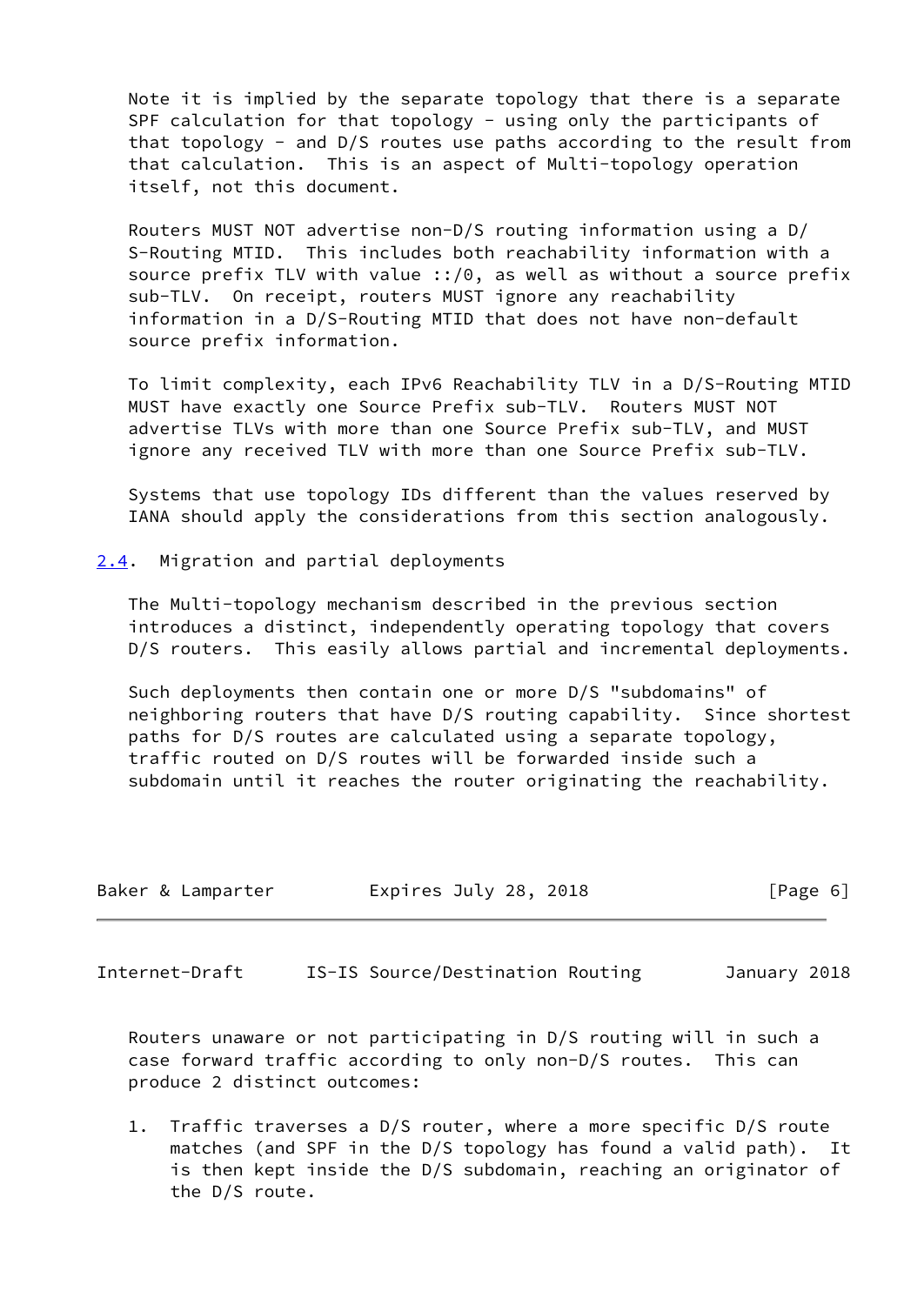2. Traffic reaches a system originating a non-D/S route or is considered unroutable even without regard to D/S routes.

 Since the latter case provides no guarantee that there is no D/S route in the routing domain that could have matched, operators must pay careful attention to where non-D/S reachabilities are originated when more specific D/S routes are covered by them.

 A very simple configuration that guarantees correct operation is to ensure covering destination-only reachabilities for D/S routes are originated by D/S routers themselves, and only by them. This results in traffic entering the D/S subdomain and D/S routes applying.

 Lastly, in partial deployments, disconnected D/S subdomains may exist. Routers in such a subdomain cannot calculate a path for reachabilities in a subdomain they're not in. In this case a router MAY discard packets matching a D/S reachability for which it was unable to calculate a valid path. Alternatively, it MAY behave as if the D/S reachability didn't exist to begin with, i.e. routing the packet using the next less specific route (which could be D/S or non- D/S). It MUST NOT keep stale SPF calculation results that have become invalid as result of the topology partition.

 This can be remediated by the operator adding connectivity between the subdomains, for example using some tunneling interface. The new link is then used to form an IS-IS adjacency fusing the previously split subdomains. The link will then be used to forward D/S traffic, possibly incurring some tunnel encapsulation overhead. To the IS-IS implementation, this link is no different from other links.

<span id="page-7-0"></span>[3](#page-7-0). Protocol encoding for IPv6 Source Prefix information

 Destination/Source reachabilities are originated using TLV 237, using an additional sub-TLV to carry the source prefix as follows.

As noted in [Section 2,](#page-2-2) any IPv6 Reachability TLV that does not specify a source prefix is functionally identical to specifying ::/0 as the source prefix. Such routes SHOULD NOT be originated into the D/S MTID, but rather into the base MTID.

| Expires July 28, 2018<br>Baker & Lamparter | [Page 7] |
|--------------------------------------------|----------|
|--------------------------------------------|----------|

<span id="page-7-2"></span>Internet-Draft IS-IS Source/Destination Routing January 2018

<span id="page-7-1"></span>[3.1](#page-7-1). Source Prefix sub-TLV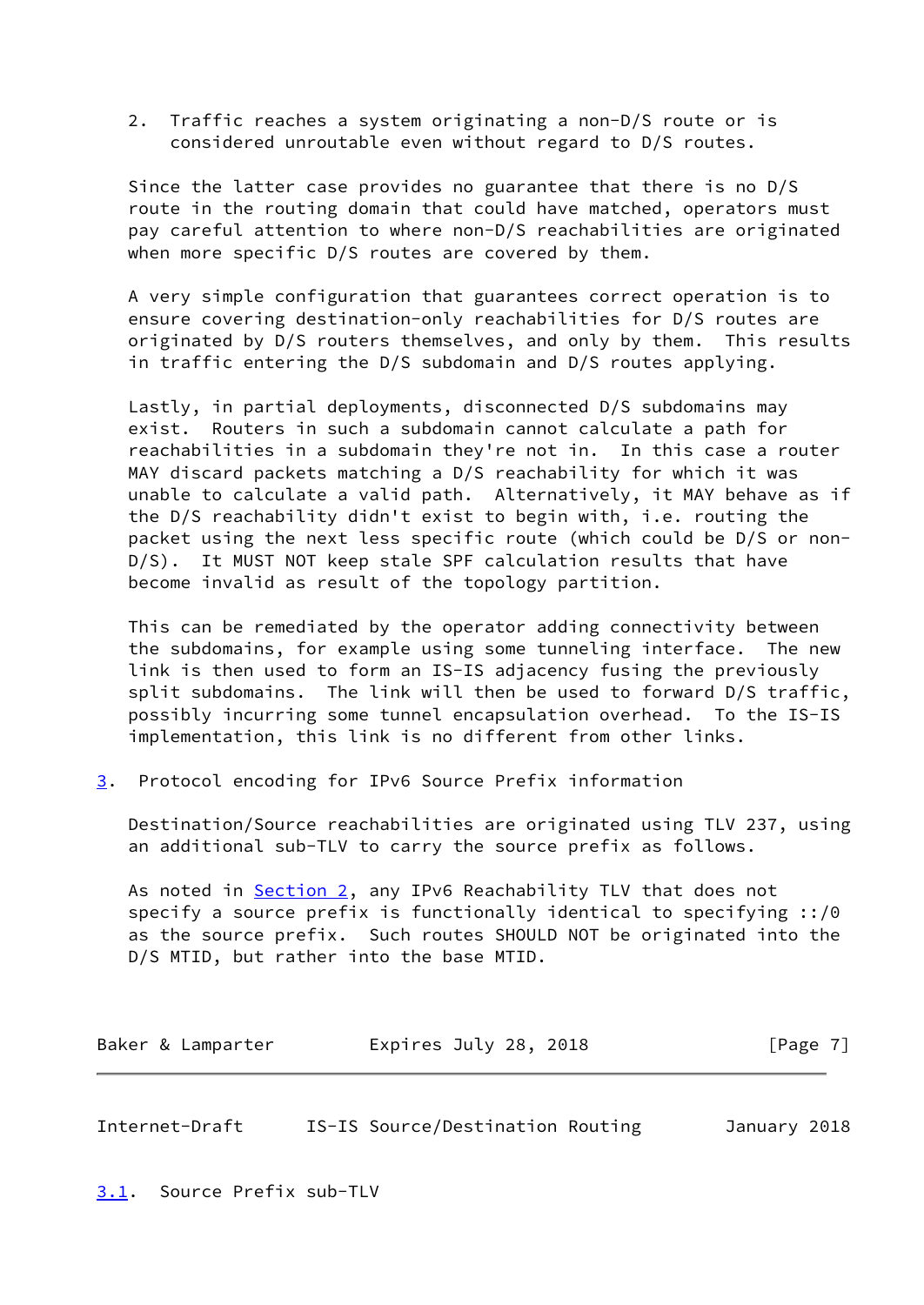The following Sub-TLV is defined for TLV 237:

0 1 2 3 0 1 2 3 4 5 6 7 8 9 0 1 2 3 4 5 6 7 8 9 0 1 2 3 4 5 6 7 8 9 0 1 +-+-+-+-+-+-+-+-+-+-+-+-+-+-+-+-+-+-+-+-+-+-+-+-+-+-+-+-+-+-+-+-+ | Type | Length |Prefix Length | Prefix +-+-+-+-+-+-+-+-+-+-+-+-+-+-+-+-+-+-+-+-+-+-+-+-+

Source Prefix Sub-TLV

Source Prefix Type: TBD-TLV (assigned by IANA)

TLV Length: Length of the sub-TLV in octets

Prefix Length: Length of the prefix in bits

Prefix: (source prefix length+7)/8 octets of prefix

 This Sub-TLV MUST occur exactly once in all reachability originated in any of the D/S topologies listed in Figure 1. A reachability in these topologies with the Sub-TLV either missing or present more than once MUST be ignored in its entirety.

<span id="page-8-0"></span>[4](#page-8-0). IANA Considerations

 IANA is requested to allocate Values from the "IS-IS Multi-Topology ID Values" registry as follows:

TBD-MT0: IPv6 Dest/Source routing corresponding to topology 0

- TBD-MT2: Reserved for IPv6 Dest/Source routing corresponding to topology 2
- TBD-MT5: Reserved for IPv6 Dest/Source routing corresponding to topology 5

 Additionally, IANA is requested to allocate an IS-IS codepoint from the "Sub-TLVs for TLVs 135, 235, 236, and 237" registry:

Type: TBD-TLV

Description: IPv6 SADR Source Prefix

Applicable to TLV 237: Yes

Applicable to TLVs 135, 235, 236: No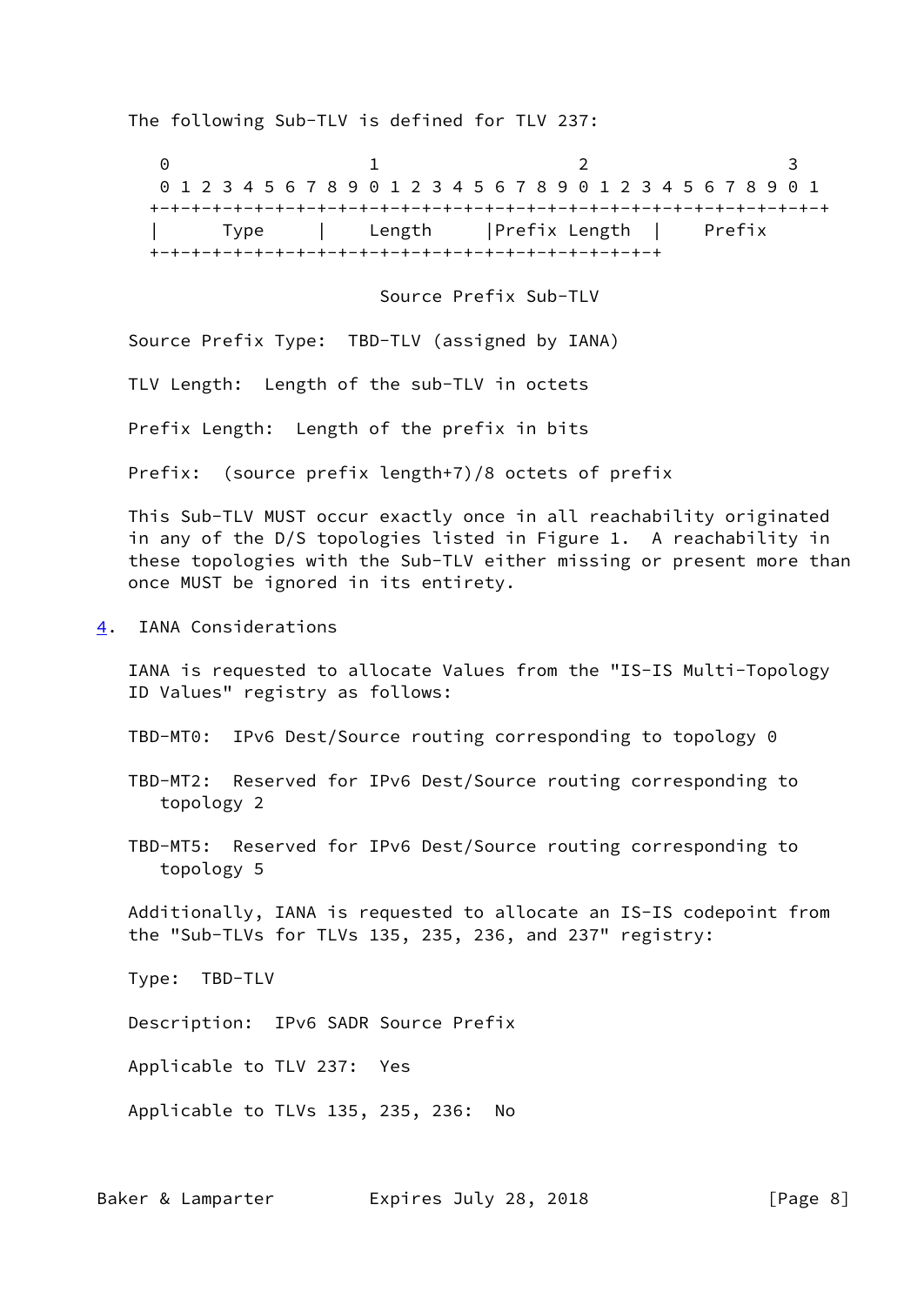<span id="page-9-1"></span>Internet-Draft IS-IS Source/Destination Routing January 2018

<span id="page-9-0"></span>[5](#page-9-0). Security Considerations

 The same injection and resource exhaustion attack scenarios as with all routing protocols apply.

 Security considerations from [\[I-D.ietf-rtgwg-dst-src-routing](#page-9-6)] are particularly relevant to this document, in particular the possibility to inject (more) specific routes to hijack traffic.

<span id="page-9-2"></span>[6](#page-9-2). Privacy Considerations

 No privacy considerations apply to this document, as it only specifies routing control plane information.

<span id="page-9-3"></span>[7](#page-9-3). Acknowledgements

 Thanks to Les Ginsberg, Chris Hopps, Acee Lindem, Chris Bowers and Tony Przygienda for valuable feedback on this document. (TODO: incomplete, and sort by name.)

- <span id="page-9-4"></span>[8](#page-9-4). References
- <span id="page-9-6"></span><span id="page-9-5"></span>[8.1](#page-9-5). Normative References
	- [I-D.ietf-rtgwg-dst-src-routing]
		- Lamparter, D. and A. Smirnov, "Destination/Source Routing", [draft-ietf-rtgwg-dst-src-routing-06](https://datatracker.ietf.org/doc/pdf/draft-ietf-rtgwg-dst-src-routing-06) (work in progress), October 2017.
	- [IS-IS] ISO/IEC, "Intermediate System to Intermediate System Intra-Domain Routing Exchange Protocol for use in Conjunction with the Protocol for Providing the Connectionless-mode Network Service (ISO 8473)", ISO/ IEC 10589:2002, Second Edition, 2002.
	- [RFC2119] Bradner, S., "Key words for use in RFCs to Indicate Requirement Levels", [BCP 14](https://datatracker.ietf.org/doc/pdf/bcp14), [RFC 2119](https://datatracker.ietf.org/doc/pdf/rfc2119), DOI 10.17487/RFC2119, March 1997, <[https://www.rfc-editor.org/info/rfc2119>](https://www.rfc-editor.org/info/rfc2119).
	- [RFC5120] Przygienda, T., Shen, N., and N. Sheth, "M-ISIS: Multi Topology (MT) Routing in Intermediate System to Intermediate Systems (IS-ISs)", [RFC 5120,](https://datatracker.ietf.org/doc/pdf/rfc5120) DOI 10.17487/RFC5120, February 2008, <[https://www.rfc-editor.org/info/rfc5120>](https://www.rfc-editor.org/info/rfc5120).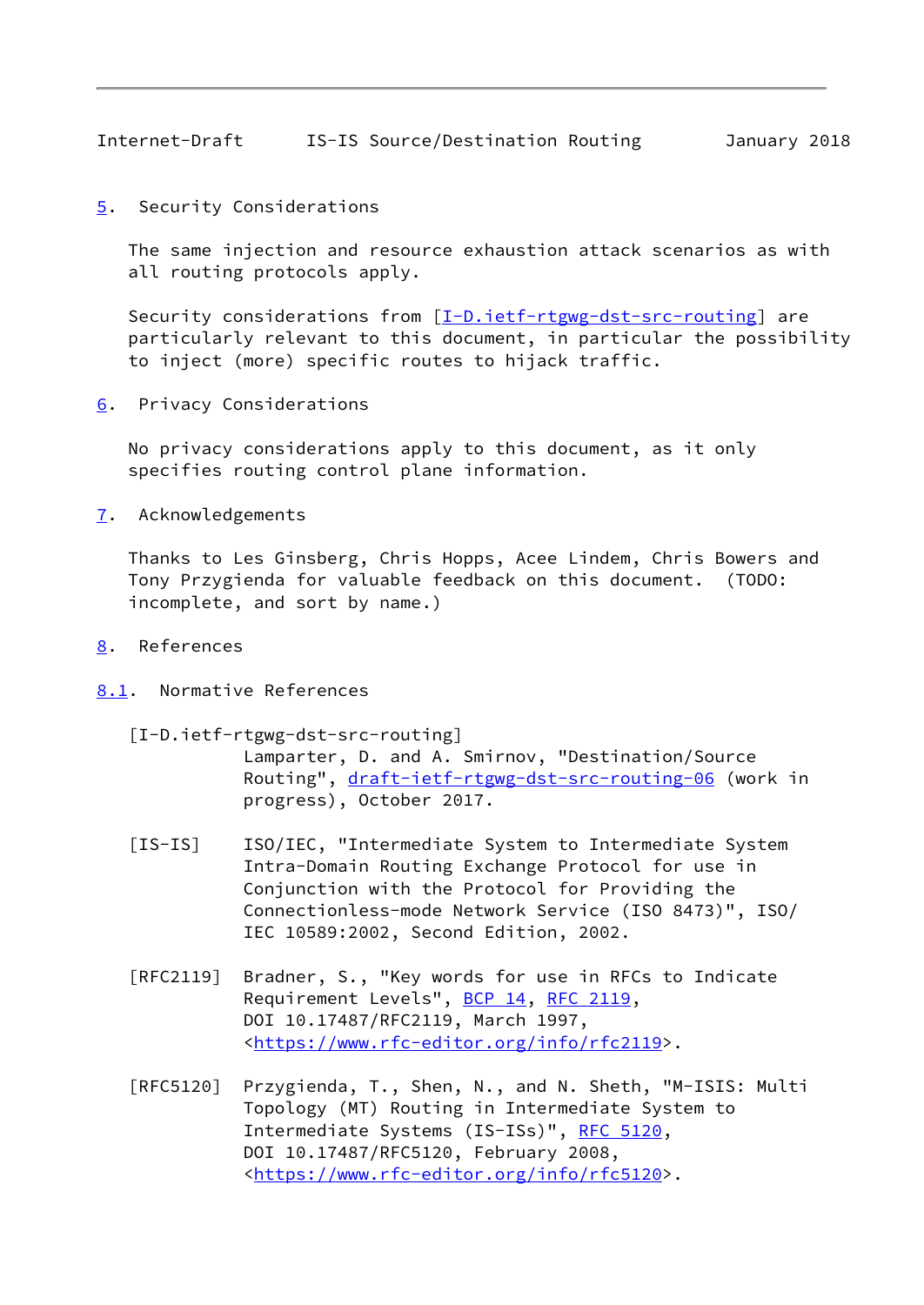#### <span id="page-10-1"></span>Internet-Draft IS-IS Source/Destination Routing January 2018

- [RFC5308] Hopps, C., "Routing IPv6 with IS-IS", [RFC 5308](https://datatracker.ietf.org/doc/pdf/rfc5308), DOI 10.17487/RFC5308, October 2008, <[https://www.rfc-editor.org/info/rfc5308>](https://www.rfc-editor.org/info/rfc5308).
- [RFC8200] Deering, S. and R. Hinden, "Internet Protocol, Version 6 (IPv6) Specification", STD 86, [RFC 8200](https://datatracker.ietf.org/doc/pdf/rfc8200), DOI 10.17487/RFC8200, July 2017, <[https://www.rfc-editor.org/info/rfc8200>](https://www.rfc-editor.org/info/rfc8200).

<span id="page-10-0"></span>[8.2](#page-10-0). Informative References

<span id="page-10-3"></span> [I-D.baker-rtgwg-src-dst-routing-use-cases] Baker, F., Xu, M., Yang, S., and J. Wu, "Requirements and Use Cases for Source/Destination Routing", [draft-baker](https://datatracker.ietf.org/doc/pdf/draft-baker-rtgwg-src-dst-routing-use-cases-02) [rtgwg-src-dst-routing-use-cases-02](https://datatracker.ietf.org/doc/pdf/draft-baker-rtgwg-src-dst-routing-use-cases-02) (work in progress), April 2016.

<span id="page-10-2"></span>[Appendix A.](#page-10-2) Correctness considerations

 While Multi-Topology routing in general can be assumed to work correctly when used on its own, this may not apply to a scenario mixing route calculation results as suggested in this document. However, this specific application is easily understandable as correct:

 Systems that do not implement D/S routing will not participate in the D/S topology. They will calculate SPF in the base topology. Packets routed by such system will either (a) cross only non-D/S routers and reach the last hop as intended, or (b) cross a D/S router at some point.

 For case (b), the D/S router may (b1) or may not (b2) have a more specific D/S route with a valid path. In case (b2), packets will be routed based on the same decisions that a non-D/S system would apply, so they will reach their last hop without any differences.

 For case (b1), a break in forwarding behaviour happens for packets as they hit the first D/S-capable router, possibly after traversing some non-D/S systems. That router will apply D/S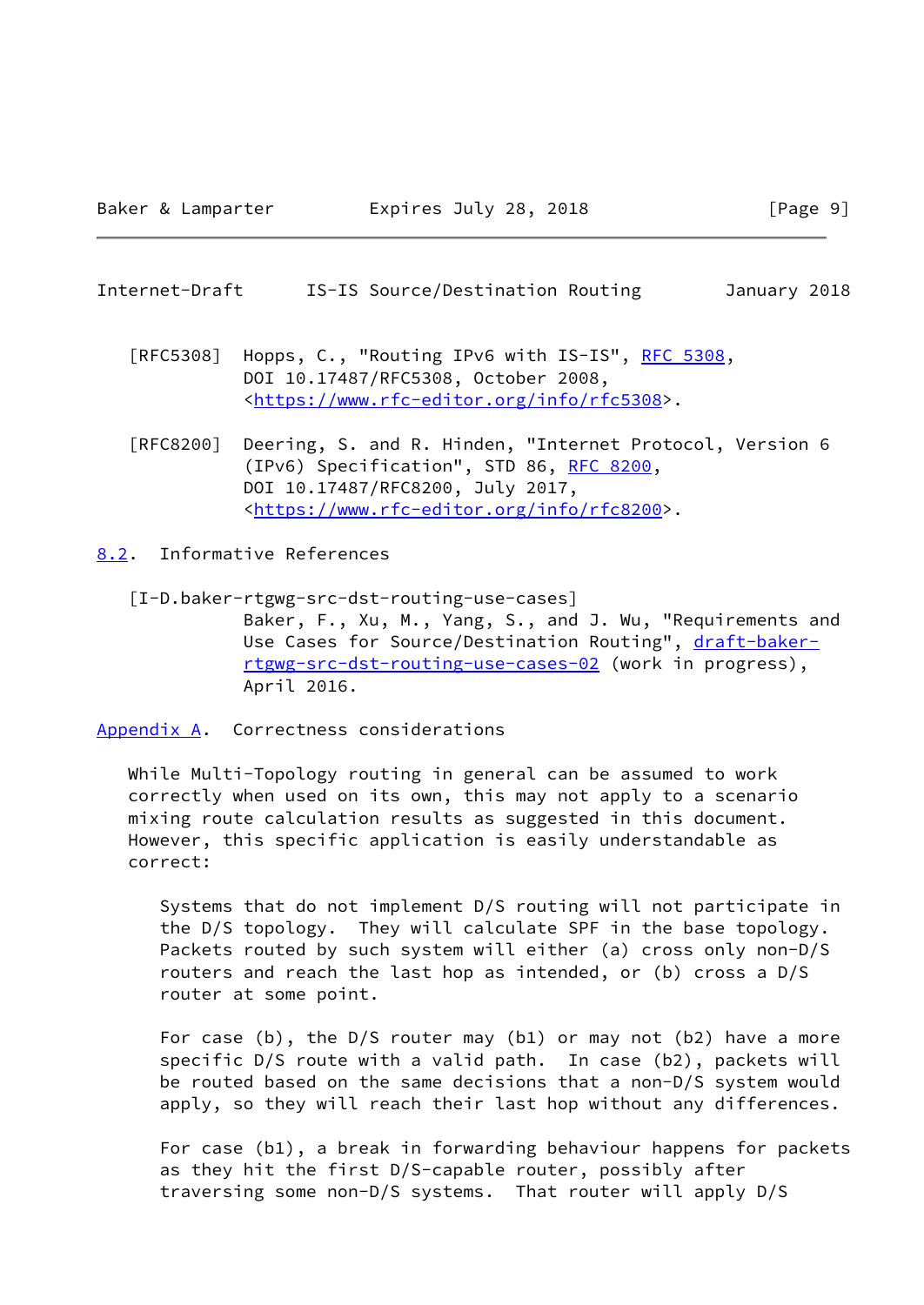routing - which, since the path calculation is performed in the D/ S topology, means that the packet is from there on routed on a path that only contains D/S capable systems. It will thus reach the D/S last hop as intended.

 Packets starting out on a D/S-capable router fall into cases (b1) or (b2) as if a non-D/S router routed them first.

Baker & Lamparter **Expires July 28, 2018** [Page 10]

<span id="page-11-0"></span>Internet-Draft IS-IS Source/Destination Routing January 2018

 For both cases (b1) and (b2), a situation where a D/S router is aware (by flooding) of a more specific D/S route, but can't calculate a valid path (because the MT topology is not contiguous), this is for correctness concerns identical to the D/S route not existing to begin with. Note below on the correctness of this.

The compatibility mechanics thus rest on 2 pillars:

D/S routes will match as more specific if applicable

Packets will transit into D/S routing but not out of it

 Note that the latter assumption holds true even if D/S routers fall back to non-D/S paths if they cannot calculate a shortest path towards the advertising system (either because SPF reaches the maximum path metric, or because there are multiple discontiguous D/S subdomains). This is because if a router A receives a packet routed on a D/S path, this implies the previous router B was able to successfully calculate SPF, via A, and that A has a path towards the originating system with a lower path metric than B. Conversely, if router A is unable to find a valid path, it is safe to assume router B was unable to do so either, and B forwarded the packet on a path calculated on non-D/S information.

 Lastly, in terms of application use cases, it is also worth pointing out that loops will always result if (for example on a boundary to an upstream) the prefix routed incoming to the IS-IS domain is not fully covered by routes. Just as in non-D/S routing, this may cause a less specific (default) route to apply and loop packets back onto the same upstream. With D/S routing, this can now also occur if the incoming prefix is not covered for all sources. The solution remains the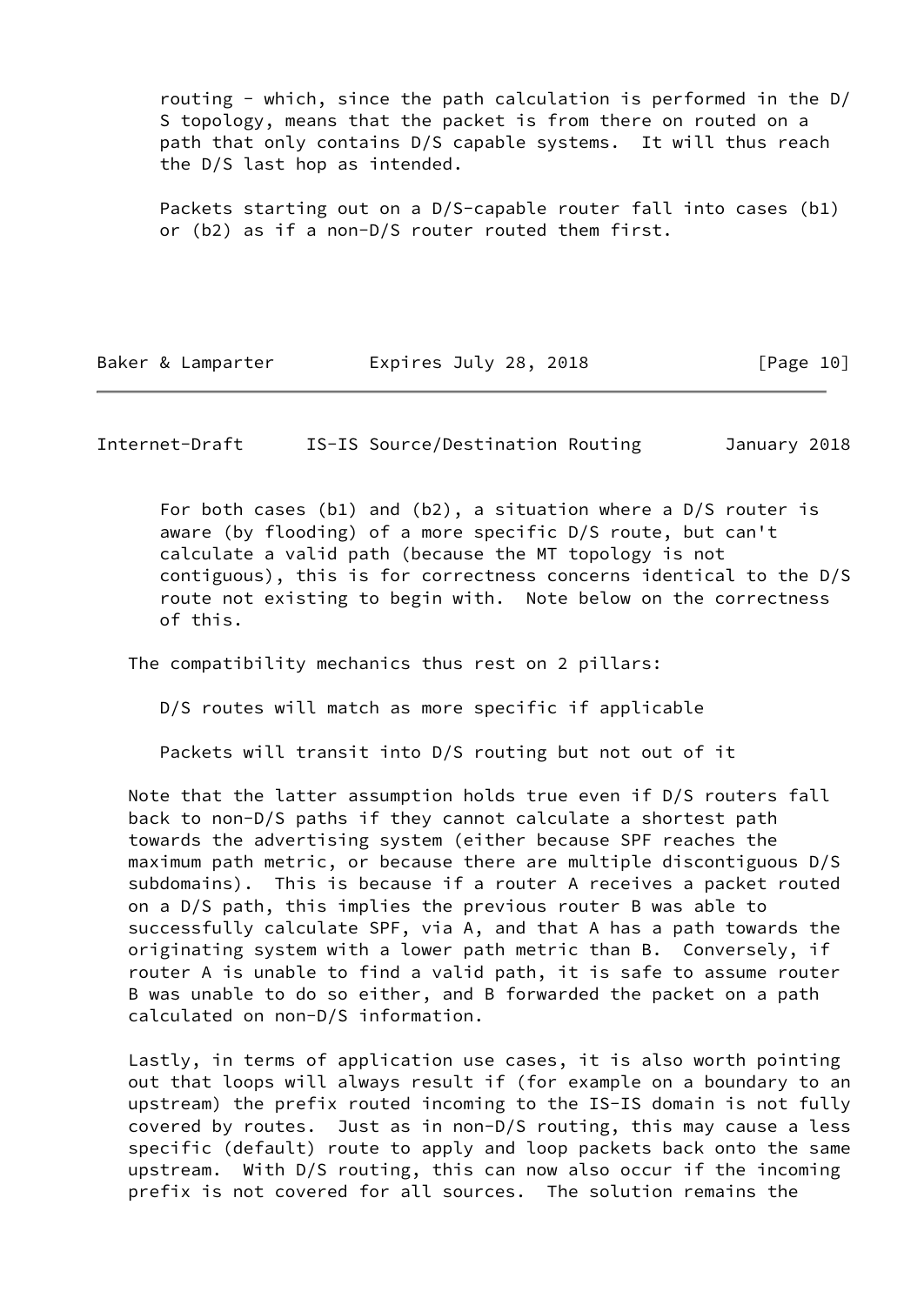<span id="page-12-1"></span><span id="page-12-0"></span>same: making sure the entire prefix is covered (for all sources), usually with a discard route. This is not an IS-IS consideration. [Appendix B.](#page-12-0) Change Log (to be removed) Initial Version: February 2013 updated Version: August 2013 Added MTR: August 2014 Split into 4 drafts: October 2014 Dropped 'Critical Sub-TLV' drafts June 2015 Baker & Lamparter **Expires July 28, 2018** [Page 11] Internet-Draft IS-IS Source/Destination Routing January 2018 MT clarifications October 2015 Authors' Addresses Fred Baker Santa Barbara, California 93117 USA Email: FredBaker.IETF@gmail.com David Lamparter NetDEF Leipzig 04229 Germany Email: david@opensourcerouting.org